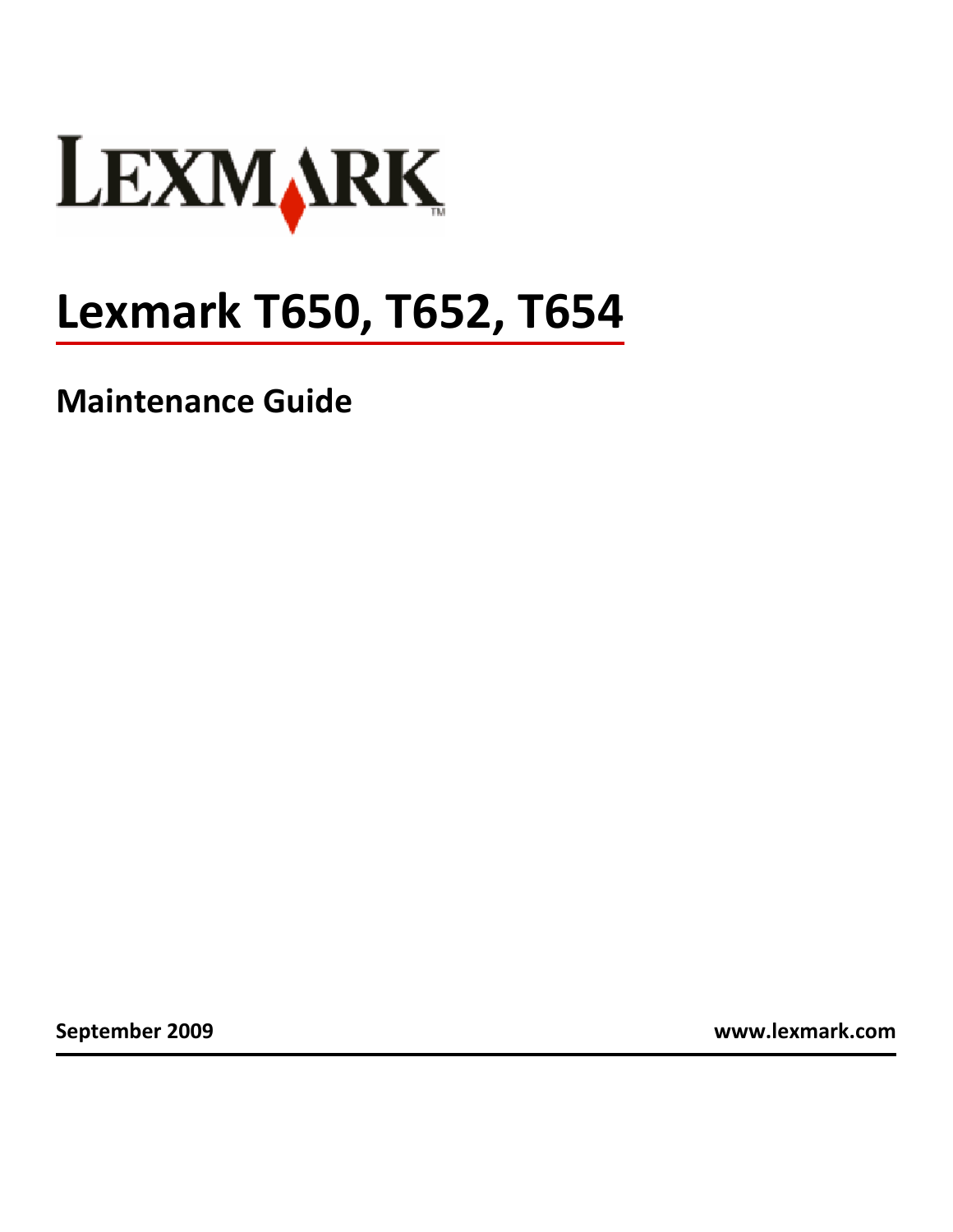# **Contents**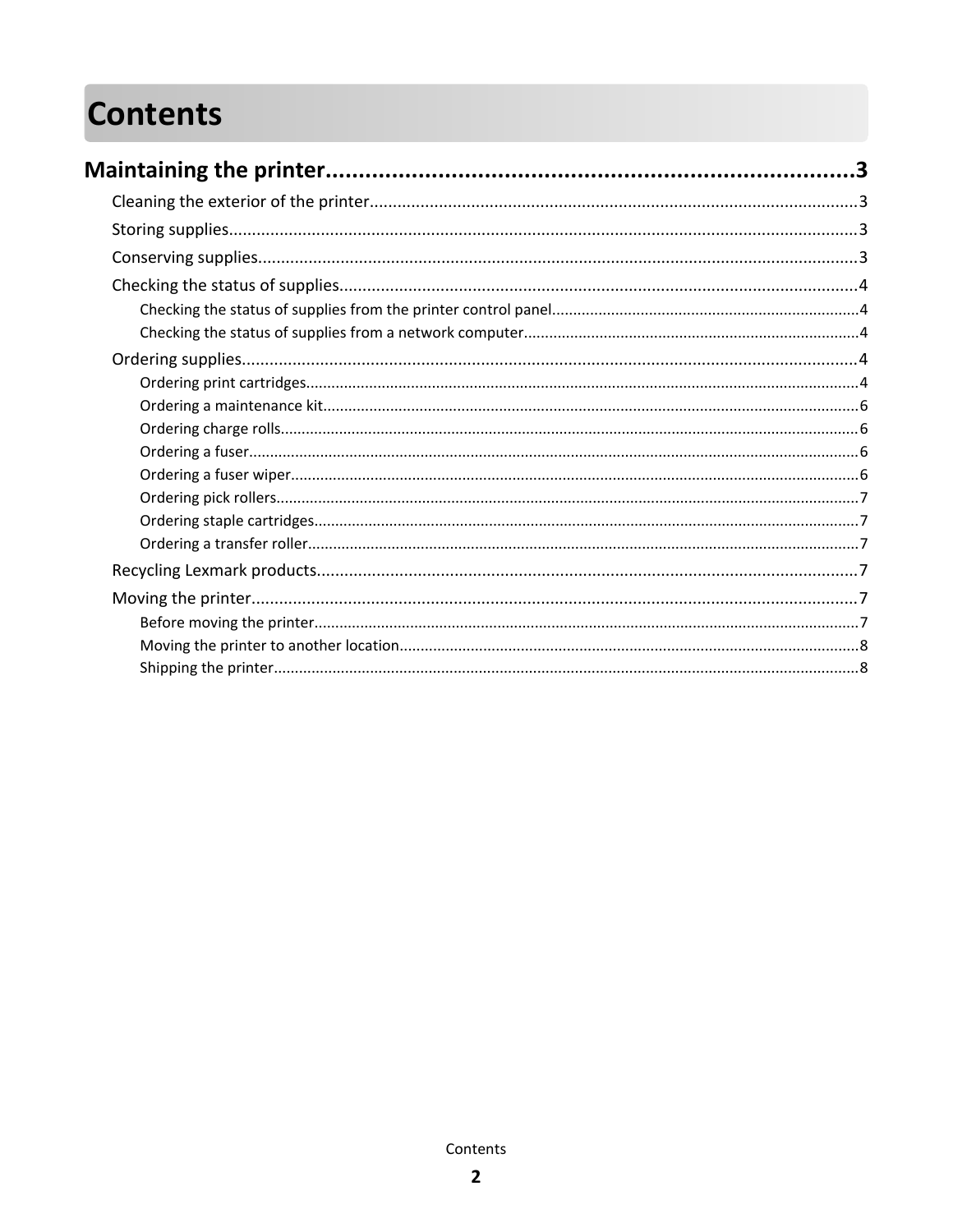# <span id="page-2-0"></span>**Maintaining the printer**

Periodically, certain tasks are required to maintain optimum print quality.

# **Cleaning the exterior of the printer**

**1** Make sure that the printer is turned off and unplugged from the wall outlet.

**CAUTION—SHOCK HAZARD:** To avoid the risk of electric shock when cleaning the exterior of the printer, unplug the power cord from the wall outlet and disconnect all cables to the printer before proceeding.

- **2** Remove paper from the standard exit bin.
- **3** Dampen a clean, lint-free cloth with water.

**Warning—Potential Damage:** Do not use household cleaners or detergents, as they may damage the finish of the printer.

**4** Wipe only the outside of the printer, making sure to include the standard exit bin.

**Warning—Potential Damage:** Using a damp cloth to clean the interior may cause damage to your printer.

**5** Make sure the paper support and standard exit bin are dry before beginning a new print job.

# **Storing supplies**

Choose a cool, clean storage area for the printer supplies. Store supplies right side up in their original packing until you are ready to use them.

Do not expose supplies to:

- **•** Direct sunlight
- **•** Temperatures above 35°C (95°F)
- **•** High humidity above 80%
- **•** Salty air
- **•** Corrosive gases
- **•** Heavy dust

# **Conserving supplies**

There are some settings you can change from the printer control panel that will help you conserve toner and paper. For more information, see "Supplies menu," "Quality menu," and "Finishing menu."

If you need to print several copies, you can conserve supplies by printing the first copy and checking it for accuracy before printing the remaining copies.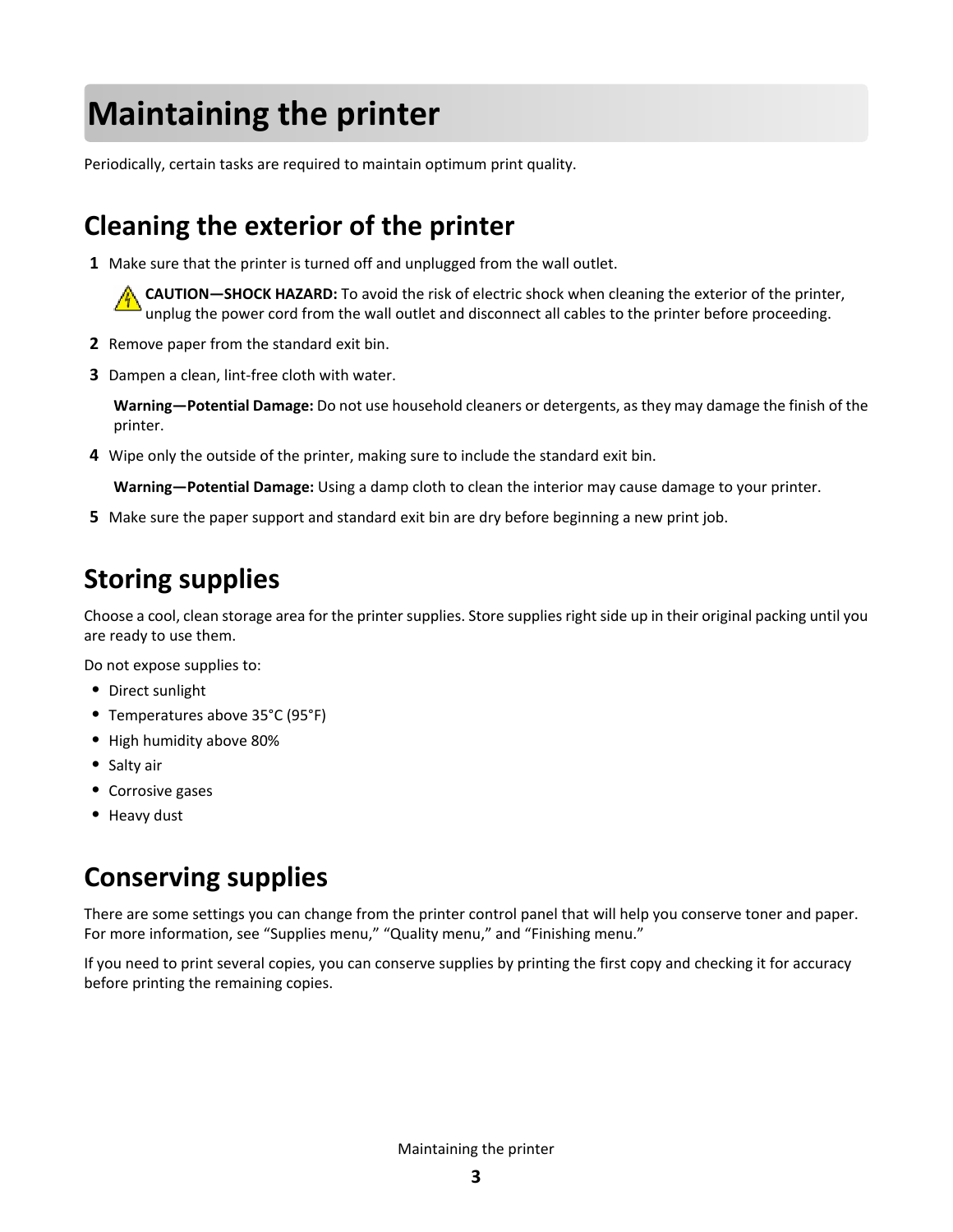# <span id="page-3-0"></span>**Checking the status of supplies**

A message appears on the display when a replacement supply item is needed or when maintenance is required.

## **Checking the status of supplies from the printer control panel**

- **1** Make sure the printer is on and **Ready** appears.
- **2** From the printer control panel, press the arrow buttons until  $\sqrt{\text{status/Supplies appears}}$ , and then press  $|\sqrt{ }|$

**3** Press the arrow buttons until  $\sqrt{\text{view} \text{ supply}}$  is appears, and then press  $\sqrt{\cdot}$ . The status of each supply appears.

## **Checking the status of supplies from a network computer**

**Note:** The computer must be connected to the same network as the printer.

**1** Type the printer IP address into the address field of your Web browser.

**Note:** If you do not know the IP address of the printer, print a network setup page and locate the IP address in the TCP/IP section.

**2** Click **Device Status**. The Device Status page appears, displaying a summary of supply levels.

# **Ordering supplies**

To order supplies in the U.S., contact Lexmark at 1-800-539-6275 for information about Lexmark authorized supplies dealers in your area. In other countries or regions, visit the Lexmark Web Site at **[www.lexmark.com](http://www.lexmark.com)** or contact the place where you purchased the printer.

**Note:** All life estimates for printer supplies assume printing on letter- or A4-size plain paper.

# **Ordering print cartridges**

When **88 Cartridge low** appears or when the print becomes faded:

- **1** Remove the print cartridge.
- **2** Firmly shake the cartridge side-to-side and front-to-back several times to redistribute toner.



**3** Reinsert the cartridge and continue printing.

**Note:** Repeat this procedure multiple times until the print remains faded, and then replace the cartridge.

#### Maintaining the printer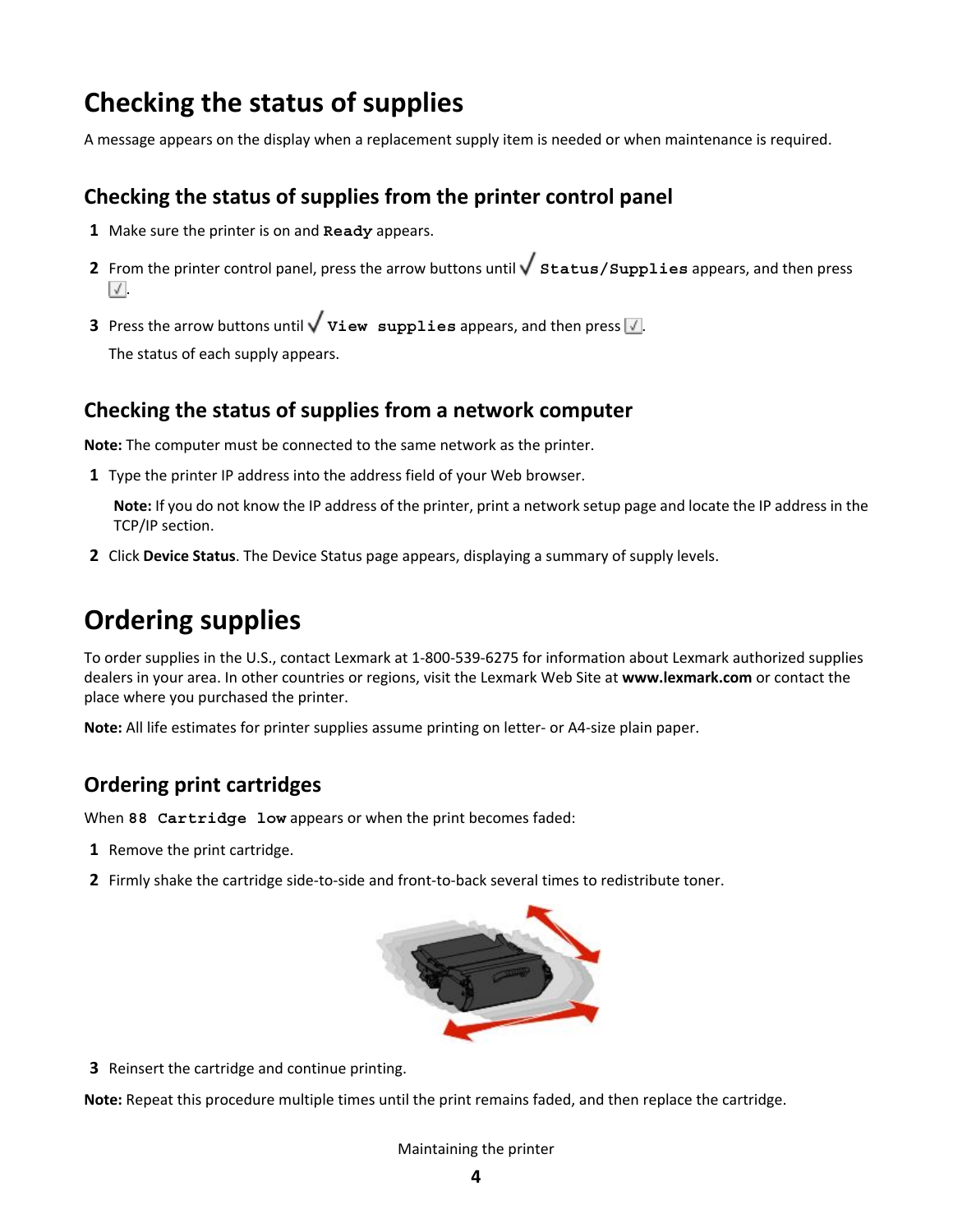### **Recommended print cartridges**

| Part name                                                   | Lexmark Return Program Cartridge | <b>Regular cartridge</b> |
|-------------------------------------------------------------|----------------------------------|--------------------------|
| For the US and Canada                                       |                                  |                          |
| <b>Print Cartridge</b>                                      | T650A11A                         | T650A21A                 |
| High Yield Print Cartridge                                  | T650H11A                         | T650H21A                 |
| Extra High Yield Print Cartridge*                           | T654X11A                         | T654X21A                 |
| High Yield Print Cartridge for Label<br>Applications        | T650H04A                         | Not applicable           |
| Extra High Yield Print Cartridge for Label<br>Applications* | T654X04A                         | Not applicable           |
| For Europe, the Middle East, and Africa                     |                                  |                          |
| <b>Print Cartridge</b>                                      | T650A11E                         | T650A21E                 |
| High Yield Print Cartridge                                  | T650H11E                         | T650H21E                 |
| Extra High Yield Print Cartridge*                           | T654X11E                         | T654X21E                 |
| High Yield Print Cartridge for Label<br>Applications        | T650H04E                         | Not applicable           |
| Extra High Yield Print Cartridge for Label<br>Applications* | T654X04E                         | Not applicable           |
| For the Asia Pacific Region                                 |                                  |                          |
| <b>Print Cartridge</b>                                      | T650A11P                         | T650A21P                 |
| High Yield Print Cartridge                                  | T650H11P                         | T650H21P                 |
| Extra High Yield Print Cartridge*                           | T654X11P                         | T654X21P                 |
| High Yield Print Cartridge for Label<br>Applications        | T650H04P                         | Not applicable           |
| Extra High Yield Print Cartridge for Label<br>Applications* | T654X04P                         | Not applicable           |
| <b>For Latin America</b>                                    |                                  |                          |
| <b>Print Cartridge</b>                                      | T650A11L                         | T650A21L                 |
| High Yield Print Cartridge                                  | T650H11L                         | T650H21L                 |
| Extra High Yield Print Cartridge*                           | T654X11L                         | T654X21L                 |
| High Yield Print Cartridge for Label<br>Applications        | T650H04L                         | Not applicable           |
| Extra High Yield Print Cartridge for Label<br>Applications* | T654X04L                         | Not applicable           |
| * Available for the T654 models.                            |                                  |                          |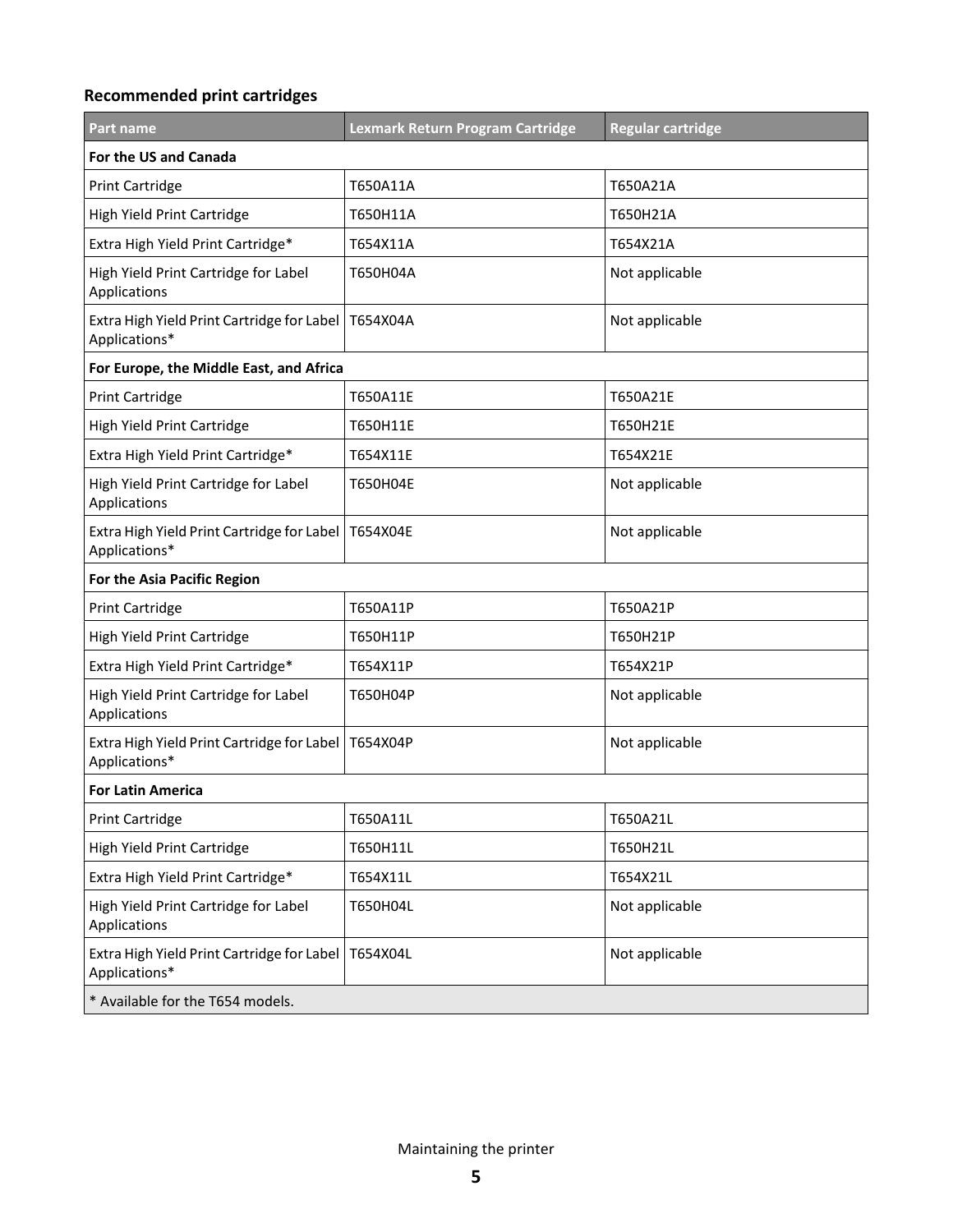# <span id="page-5-0"></span>**Ordering a maintenance kit**

When **80 Routine maintenance needed** appears, order a maintenance kit. The maintenance kit contains all the items necessary to replace the pick rollers, the charge roll, the transfer roller, and the fuser.

#### **Notes:**

- **•** Using certain types of paper may require more frequent replacement of the maintenance kit. The charge roll, fuser, pick rollers, and transfer roller can also be individually ordered and replaced as necessary.
- **•** To check the fuser type (T1 or T2) installed in the printer, remove the print cartridge to view the label on the fuser.

| Part name       | <b>Part number</b>       |
|-----------------|--------------------------|
| Maintenance kit | 40X4723 (100 V T1 fuser) |
|                 | 40X4724 (110 V T1 fuser) |
|                 | 40X4765 (220 V T1 fuser) |
|                 | 40X4766 (100 V T2 fuser) |
|                 | 40X4767 (110 V T2 fuser) |
|                 | 40X4768 (220 V T2 fuser) |

## **Ordering charge rolls**

When toner fog or background shading appears on printed pages, order replacement charge rolls.

| <b>Part name</b>     | <b>Part number</b> |
|----------------------|--------------------|
| Charge roll assembly | 40X5852            |

# **Ordering a fuser**

To check the fuser type (T1 or T2) installed in the printer, remove the print cartridge to view the label on the fuser.

| <b>Part name</b> | Part number     |
|------------------|-----------------|
| T1 fuser         | 40X1870 (100 V) |
|                  | 40X4418 (110 V) |
|                  | 40X1871 (220 V) |
| T2 fuser         | 40X5853 (100 V) |
|                  | 40X5854 (110 V) |
|                  | 40X5855 (220 V) |

## **Ordering a fuser wiper**

When **Replace wiper** appears on the display, order a fuser wiper.

| <b>Part name</b> | Part number |
|------------------|-------------|
| Fuser wiper      | 40X4417     |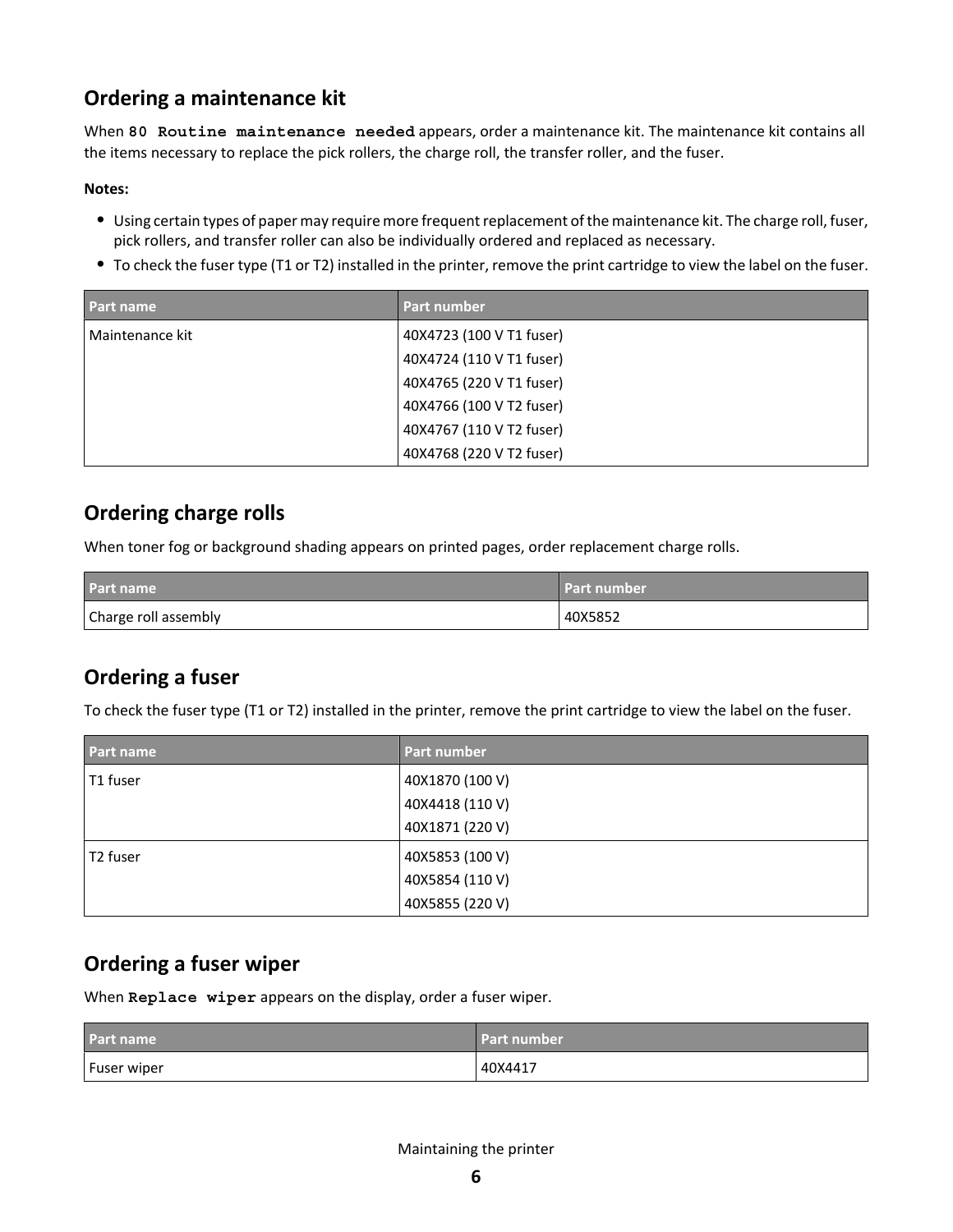# <span id="page-6-0"></span>**Ordering pick rollers**

When the paper fails to properly feed from the tray, order new pick rollers.

| Part name    | <b>Part number</b> |
|--------------|--------------------|
| Pick rollers | 40X4308            |

## **Ordering staple cartridges**

When **Staples Low** or **Staples Empty** appears, order the specified staple cartridge.

For more information, see the illustrations inside the stapler door.

| Part name                | <b>Part number</b> |
|--------------------------|--------------------|
| Staple Cartridges-3 pack | 25A0013            |

# **Ordering a transfer roller**

When toner smudges appear on the front or back of printed pages, order a replacement transfer roller.

| <b>Part name</b>       | l Part number. |
|------------------------|----------------|
| Transfer roll assembly | 40X1886        |

# **Recycling Lexmark products**

To return Lexmark products to Lexmark for recycling:

- **1** Visit our Web site at **[www.lexmark.com/recycle](http://www.lexmark.com/recycle)**.
- **2** Find the product type you want to recycle, and then select your country from the list.
- **3** Follow the instructions on the computer screen.

# **Moving the printer**

## **Before moving the printer**

Remove all printer options before moving the printer.



**CAUTION—POTENTIAL INJURY:** The printer weight is greater than 18 kg (40 lb) and requires two or more trained personnel to move it safely.